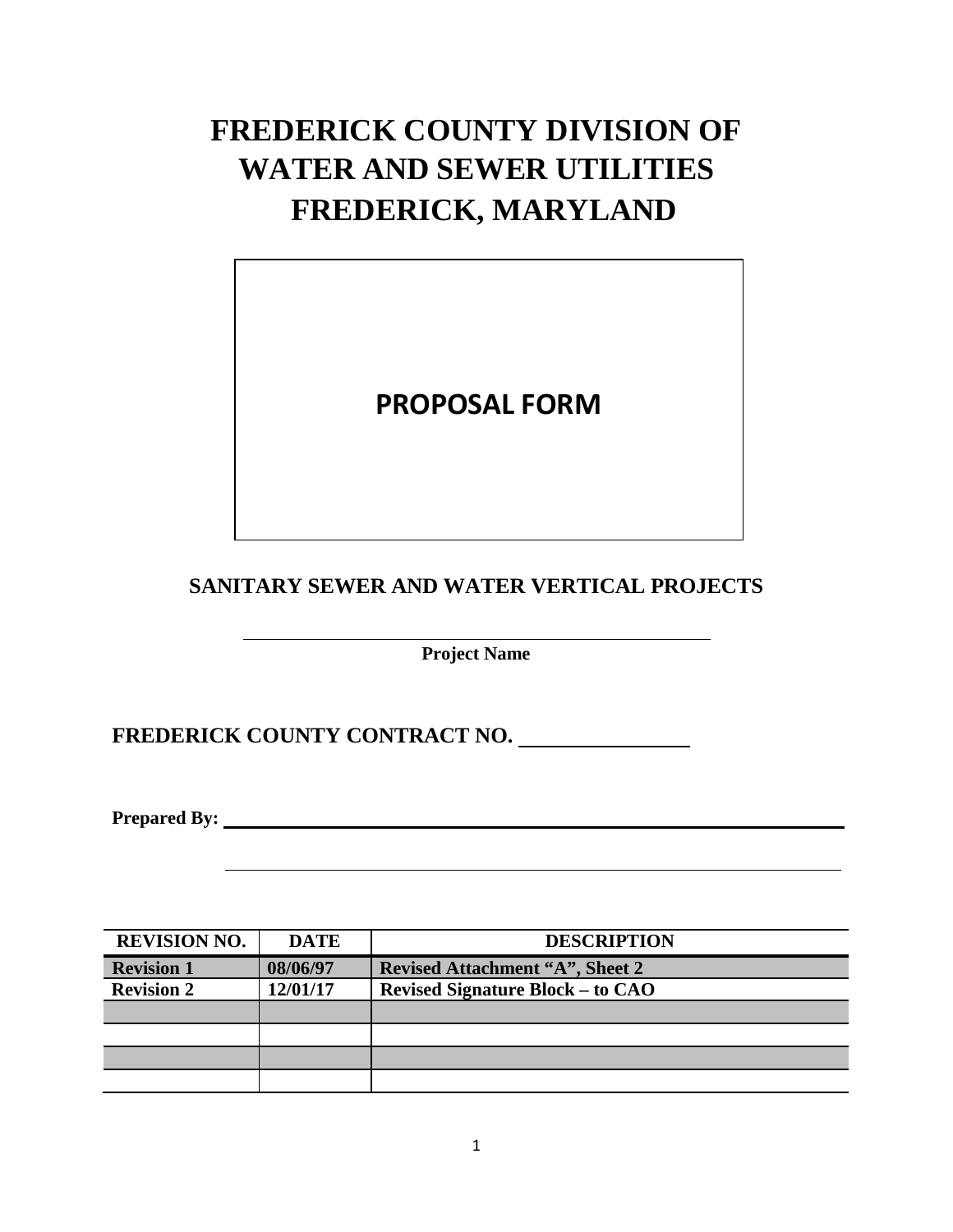# **TABLE OF CONTENTS**

| <b>PROPOSAL</b>                   | thru 7<br>3 |
|-----------------------------------|-------------|
| <b>CONTRACT</b>                   | thru 9<br>8 |
| <b>LABOR &amp; MATERIAL BOND</b>  | 10 thru 12  |
| PERFORMANCE BOND                  | 13 thru 15  |
| AFFIDAVIT OF QUALIFICATION TO BID | 16          |
| ATTACHMENT "A"                    | 17 thru 19  |

**NOTE:** Contractor must also submit Certificate of Insurance in compliance with Article 23 of the Frederick County, Maryland General Conditions and Standard Specifications for water mains, sanitary sewers and related structure.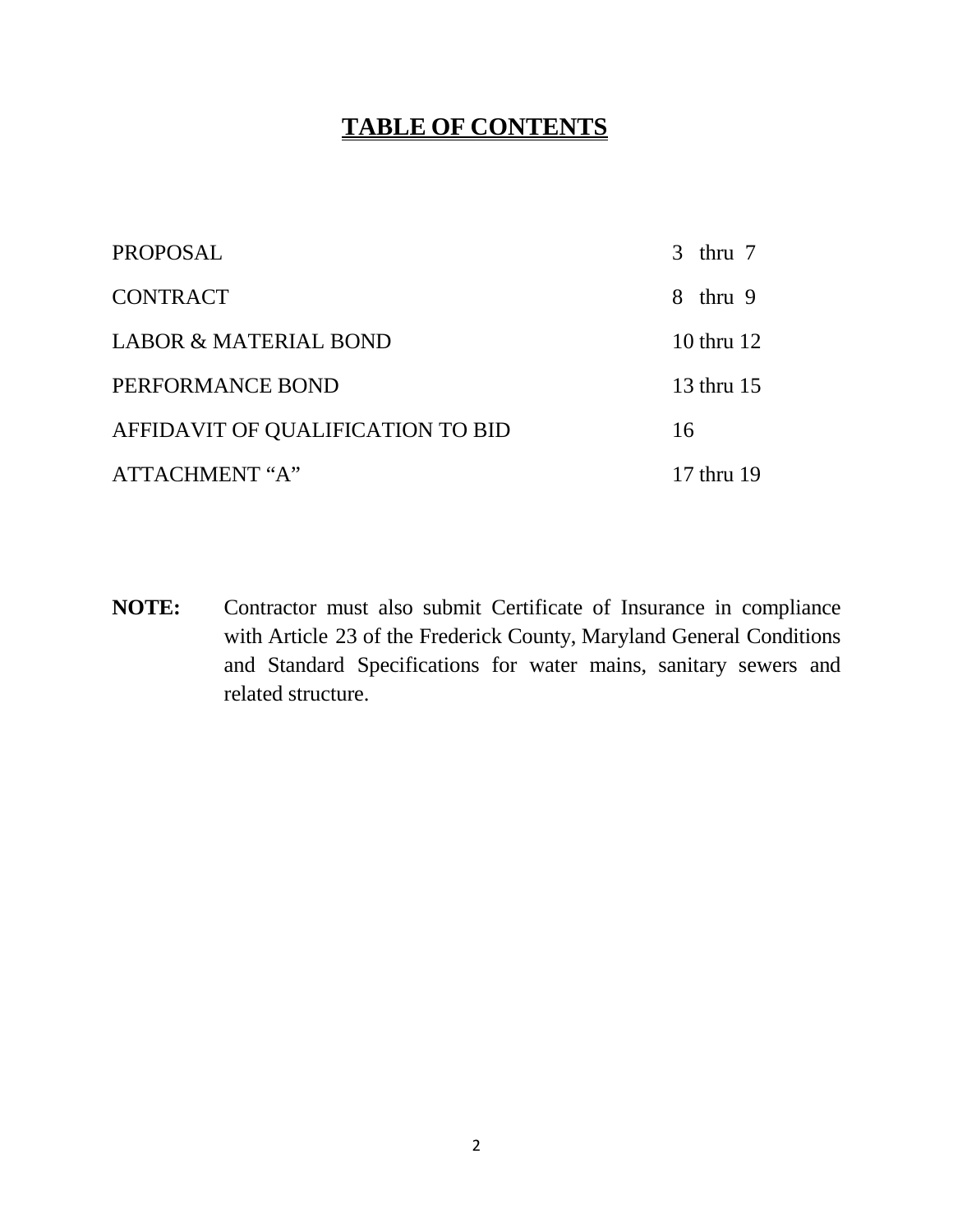# **PROPOSAL**

| <b>OWNER: Frederick County, Maryland</b> |                          |  |
|------------------------------------------|--------------------------|--|
|                                          | PROPOSAL ON PROJECT NO.: |  |
|                                          |                          |  |
|                                          |                          |  |
|                                          |                          |  |

Business Address

The Bidder declares that the only person, firm, or corporation or persons, firms, or corporations that has or have any interest in this proposal, or in the contract or contracts proposed to be taken, is or are the undersigned; that this proposal is made without any connection or collusion with any person, firm, or corporation making a proposal for the same work; that the attached information for Bidder Special Provisions and form of contract, and the General Specifications, Standard Details, and drawings therein referred to, have been carefully examined and are understood; that as careful an examination has been made as is necessary to become informed as to the character and extent of the work to contract with the Owner in the form on contract hereto attached, to do the required work in the manner set forth in the Special Provisions, General Specifications, Standard Details, and as shown by the drawings.

The unit prices on the attached and signed proposal forms are to include and cover the furnishings of all materials and labor requisite and proper and the providing of all necessary machinery, tools, apparatus, and means for performing the work and the doing of all the above mentioned work, in the manner set forth, described, and shown in the Special Provisions, General Specifications, Standard Details, and on the contract drawings, within the prescribed time. If this proposal shall be accepted by the Owner and the undersigned shall refuse or neglect, within ten days after receiving the contract for said, Owner may, at its option, determine that the Bidder has abandoned the contract and thereupon the proposal and the acceptance thereof shall be forfeited to and become the property of said Owner.

**NOTE:** The Bidder or Bidders must sign here, and the address for each must be given. In the case of firms, the firm's name must be signed and subscribed to by at least one member. In the case of corporations, the corporate name must be signed by some authorized officer or agent thereof, who shall also subscribe his name and office. If practicable, the seal of the corporation shall be affixed.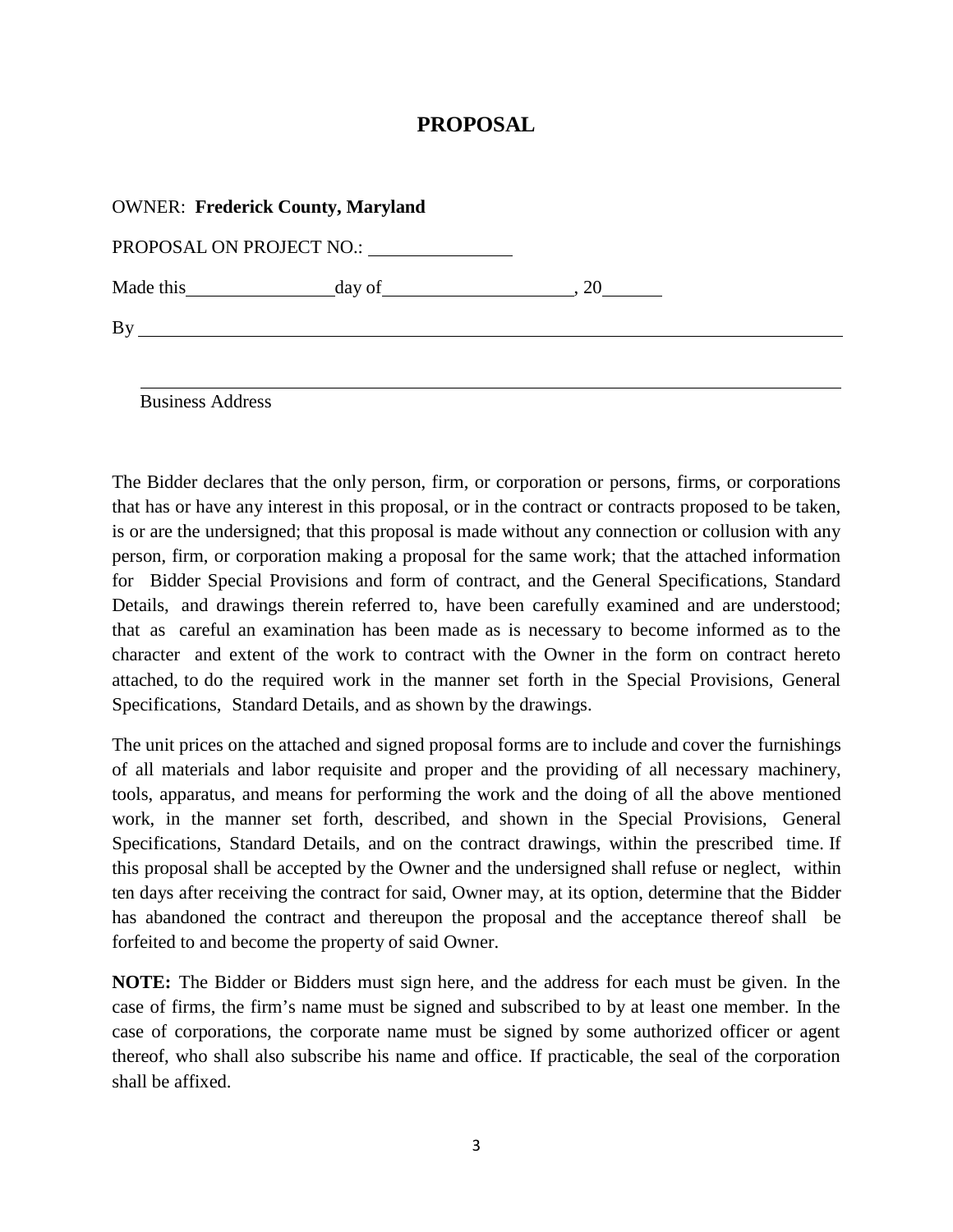The names and addresses of all members of a firm or the names, addresses, and titles of every officer of a corporation, as the case may be, must be given here by the member of the firm, or by the officer or agent of the corporation who signs the proposal.

Receipt acknowledged of the following addenda:



| No. Acknowledged By:                                                                                                                                                                                                                                                                                                                                                                               |  |
|----------------------------------------------------------------------------------------------------------------------------------------------------------------------------------------------------------------------------------------------------------------------------------------------------------------------------------------------------------------------------------------------------|--|
| $\begin{tabular}{ c c c c } \hline \rule{0.3cm}{.03cm} \textbf{1.} & \textbf{0.} & \textbf{0.} & \textbf{0.} \\ \hline \rule{0.3cm}{.03cm} \textbf{2.} & \textbf{0.} & \textbf{0.} & \textbf{0.} \\ \hline \rule{0.3cm}{.03cm} \textbf{3.} & \textbf{0.} & \textbf{0.} & \textbf{0.} \\ \hline \rule{0.3cm}{.03cm} \textbf{4.} & \textbf{0.} & \textbf{0.} & \textbf{0.} \\ \hline \rule{0.3cm}{.$ |  |
| 2.                                                                                                                                                                                                                                                                                                                                                                                                 |  |
| $\frac{3}{2}$                                                                                                                                                                                                                                                                                                                                                                                      |  |
| 4.                                                                                                                                                                                                                                                                                                                                                                                                 |  |
| 5.                                                                                                                                                                                                                                                                                                                                                                                                 |  |
| $\begin{array}{c} \hline \text{6.} \end{array}$                                                                                                                                                                                                                                                                                                                                                    |  |
| 7.                                                                                                                                                                                                                                                                                                                                                                                                 |  |
|                                                                                                                                                                                                                                                                                                                                                                                                    |  |
| 9.                                                                                                                                                                                                                                                                                                                                                                                                 |  |
| 10.                                                                                                                                                                                                                                                                                                                                                                                                |  |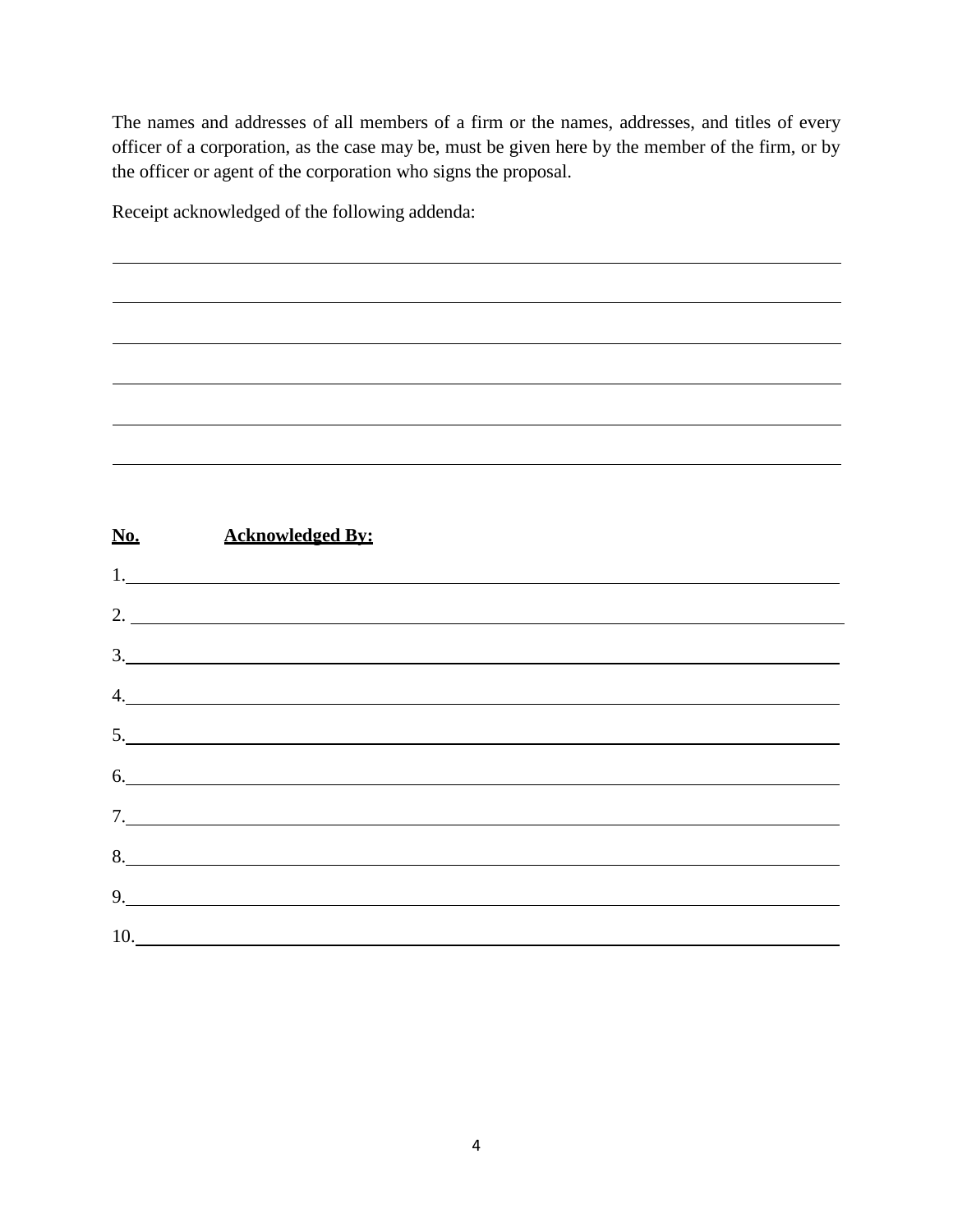**(This page has intentionally been left blank.)**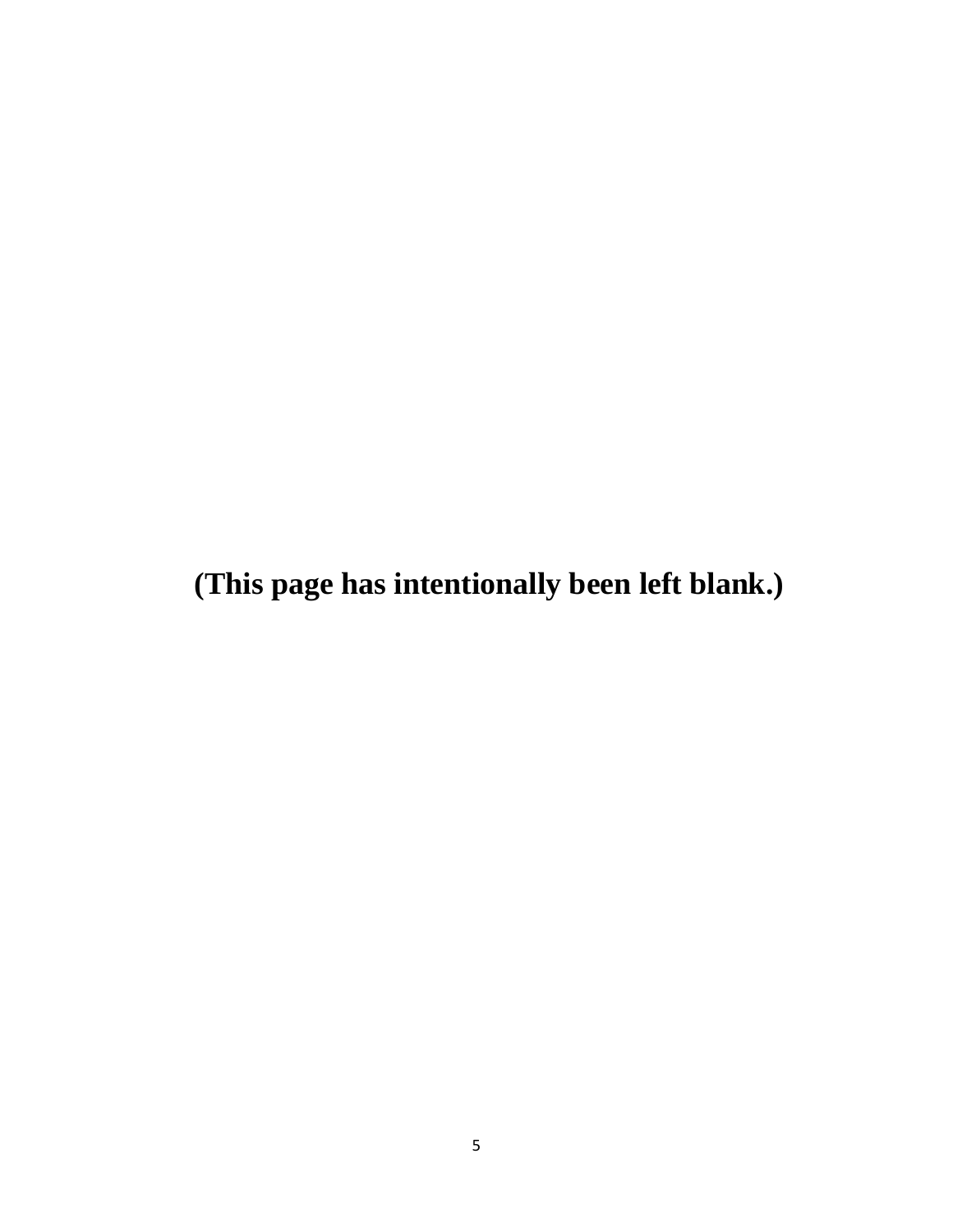# **PROPOSAL FORM**

|                    | CONTRACT NO.                                                                                                                                                                                                                              |                                       |                             |                              |
|--------------------|-------------------------------------------------------------------------------------------------------------------------------------------------------------------------------------------------------------------------------------------|---------------------------------------|-----------------------------|------------------------------|
|                    |                                                                                                                                                                                                                                           |                                       |                             |                              |
|                    | Bidder: National Communication of the Communication of the Communication of the Communication of the Communication of the Communication of the Communication of the Communication of the Communication of the Communication of            |                                       |                             |                              |
|                    | Print Name: <u>Department</u>                                                                                                                                                                                                             |                                       |                             |                              |
|                    |                                                                                                                                                                                                                                           |                                       |                             |                              |
|                    | Name of Business:                                                                                                                                                                                                                         |                                       |                             |                              |
|                    | <b>Business Address:</b> <u>Contract Community of the Community of the Community of the Community of the Community of the Community of the Community of the Community of the Community of the Community of the Community of the Commu</u> |                                       |                             |                              |
|                    |                                                                                                                                                                                                                                           |                                       |                             |                              |
| <b>ITEM</b><br>NO. | <b>DESCRIPTION</b>                                                                                                                                                                                                                        | QTY. UNITS<br>(Approximate)           | <b>UNIT</b><br><b>PRICE</b> | <b>TOTAL</b><br><b>PRICE</b> |
| 108                | <b>SEWER</b><br>Construction of the                                                                                                                                                                                                       |                                       |                             |                              |
|                    | and other work, complete in place as specified<br>and indicated in the contract documents.                                                                                                                                                | LS<br>1                               |                             |                              |
|                    |                                                                                                                                                                                                                                           |                                       |                             |                              |
| <b>ITEM</b><br>NO. | <b>DESCRIPTION</b>                                                                                                                                                                                                                        | QTY.<br><b>UNITS</b><br>(Approximate) | <b>UNIT</b><br><b>PRICE</b> | <b>TOTAL</b><br><b>PRICE</b> |
| 310                | <b>WATER</b><br>Construction of the                                                                                                                                                                                                       |                                       |                             |                              |
|                    | and other work, complete in place as specified<br>and indicated in the contract documents.                                                                                                                                                | ${\rm LS}$<br>$\mathbf{1}$            |                             |                              |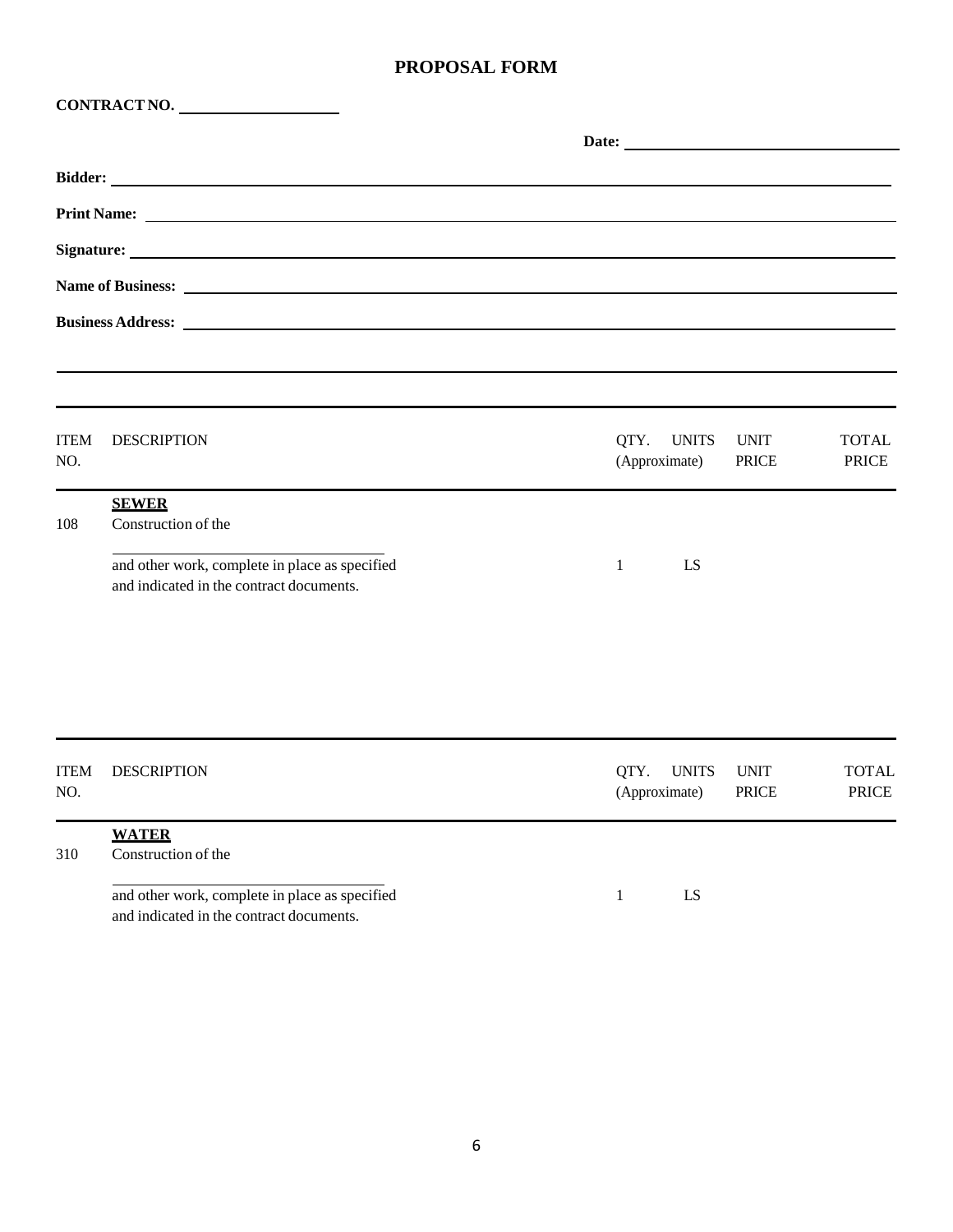### **PROPOSALFORM**

| CONTRACT NO.       |                                                                                                                                            |                                       |                             |                              |  |  |
|--------------------|--------------------------------------------------------------------------------------------------------------------------------------------|---------------------------------------|-----------------------------|------------------------------|--|--|
|                    |                                                                                                                                            |                                       |                             |                              |  |  |
|                    |                                                                                                                                            |                                       |                             |                              |  |  |
|                    |                                                                                                                                            |                                       |                             |                              |  |  |
|                    |                                                                                                                                            |                                       |                             |                              |  |  |
|                    |                                                                                                                                            |                                       |                             |                              |  |  |
|                    | <b>Business Address:</b><br><u> 1989 - Johann Barnett, fransk politik (d. 1989)</u>                                                        |                                       |                             |                              |  |  |
|                    |                                                                                                                                            |                                       |                             |                              |  |  |
|                    |                                                                                                                                            |                                       |                             |                              |  |  |
| <b>ITEM</b><br>NO. | <b>DESCRIPTION</b>                                                                                                                         | QTY.<br><b>UNITS</b><br>(Approximate) | <b>UNIT</b><br><b>PRICE</b> | <b>TOTAL</b><br><b>PRICE</b> |  |  |
| 601                | <b>CONTINGENT ITEMS</b><br>Excavation and stone backfill below subgrade, per Frederick County<br>Specifications Section 2200, Article 3.c. | <b>CY</b>                             |                             |                              |  |  |
| 602                | Test pit excavation and backfill                                                                                                           | <b>CY</b>                             |                             |                              |  |  |
| 603                | Excavation and granular backfill below subgrade, per Frederick County<br>Specifications Section 2200 Article 3.c.                          | <b>CY</b>                             |                             |                              |  |  |
| 604                | Borrow Trench backfill as authorized by the Engineer                                                                                       | <b>CY</b>                             |                             |                              |  |  |
| 605                | Furnishing, placing, maintaining, and removing super silt fence in addition<br>to that shown on the contract drawings.                     | LF                                    |                             |                              |  |  |
| 606                | Furnish Engineer's and Inspector's office per Frederick County Specifications<br>Section 1800, Article 1.C.5                               | LS                                    |                             |                              |  |  |
|                    | TOTAL PROPOSED AMOUNT                                                                                                                      |                                       |                             |                              |  |  |
|                    | ADD 10 % CONTINGENCIES                                                                                                                     |                                       |                             |                              |  |  |
|                    | TOTAL CONTRACT AMOUNT:                                                                                                                     |                                       |                             |                              |  |  |

**Written in Words**

We shall complete the contract in\_\_\_\_\_\_\_\_\_\_\_\_\_\_\_\_\_\_calendar days following the notice to proceed.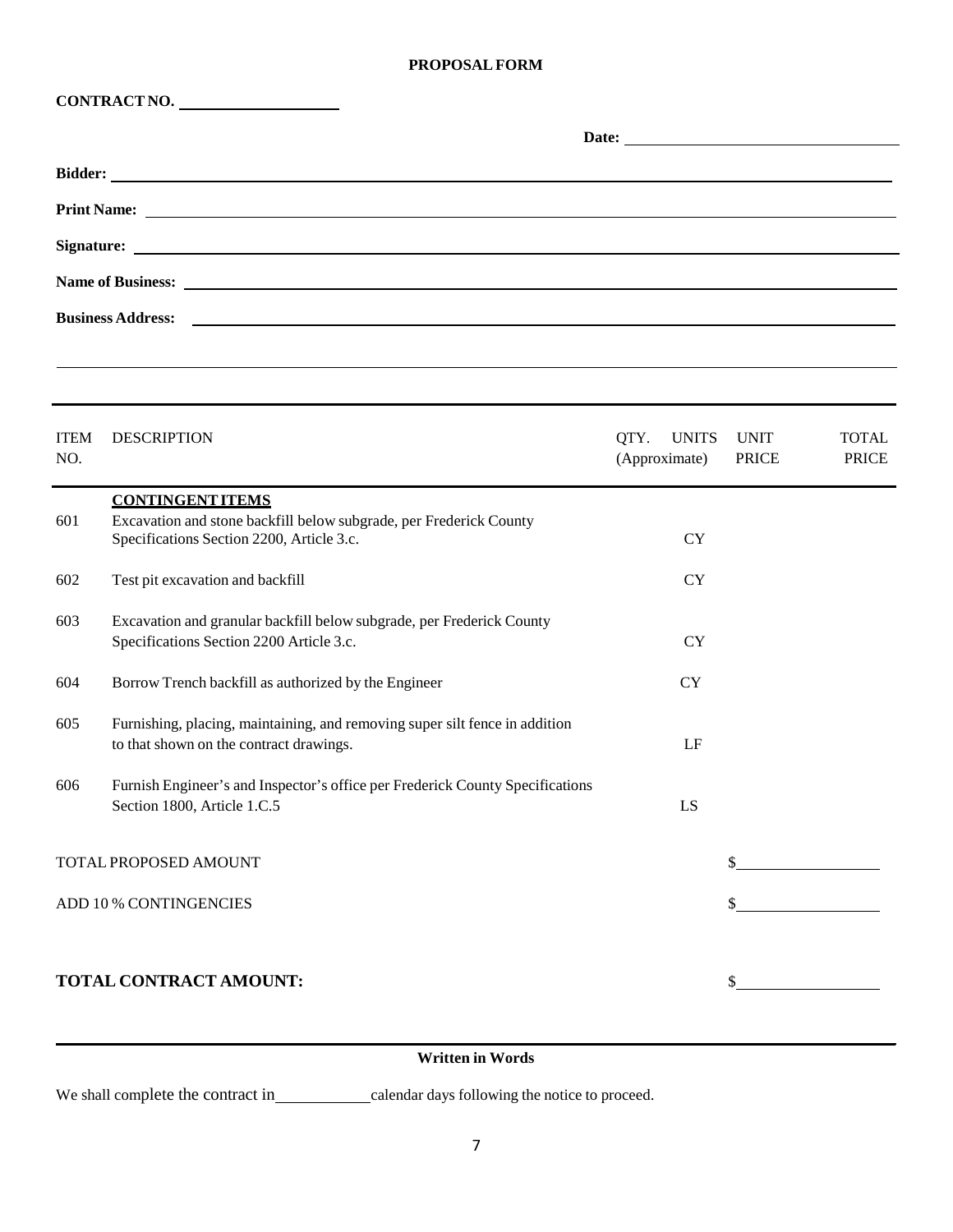### **CONTRACT BETWEEN OWNER AND CONTRACTOR**

THIS CONTRACT is made this day of , 20 , 20 by and between (hereinafter) (hereinafter called the "Contractor") and FREDERICK COUNTY, MARYLAND, a body corporate and politic (hereinafter called the "Owner").

WITNESSETH, that the Contractor and the Owner for the consideration stated herein agree as follows:

Article I. Scope of Work. The Contractor shall perform everything required to be performed and shall provide and furnish all the labor, materials, necessary tools, expendable equipment, and all utility and transportation services required to perform and complete in workmanlike manner all the work required for the construction of the Frederick County, Maryland Department of Engineering and Planning Contract designated No.  $\qquad \qquad$ , all in strict accordance with the Contract drawings and specifications including any and all addenda, prepared by

which Contract drawings and specifications are made a part of the Contract, and in strict compliance with the Contractor's proposal and the other sections of the Contract documents herein mentioned which are a part of this Contract, and the Contractor shall do everything required by this Contract and the other documents constituting a part hereof.

Article II. The Contract Price. The Owner shall pay to the Contractor for the actual quantities supplied and installed in the performance of this Contract, subject to any additions or deductions provided therein, in current funds, an amount not to exceed the contract bid price of  $dollars (§$  ).

The foregoing bid price shall be the basis for establishing the amount of the performance and payment bonds, and is not to be construed to be a lump sum contract price. The quantities of the unit price items as stated in the Contractor's proposal are approximate only, and it is understood and agreed that payment will be made only on the actual quantities of work completed in place measured on the basis defined in the Contract conditions and the Contract specifications and at the unit prices stated.

Article III. Component Parts of this Contract. This Contract consists of the following component parts, all of which are as fully a part of this Contract as if herein set out verbatim or, if not attached, as if hereto attached: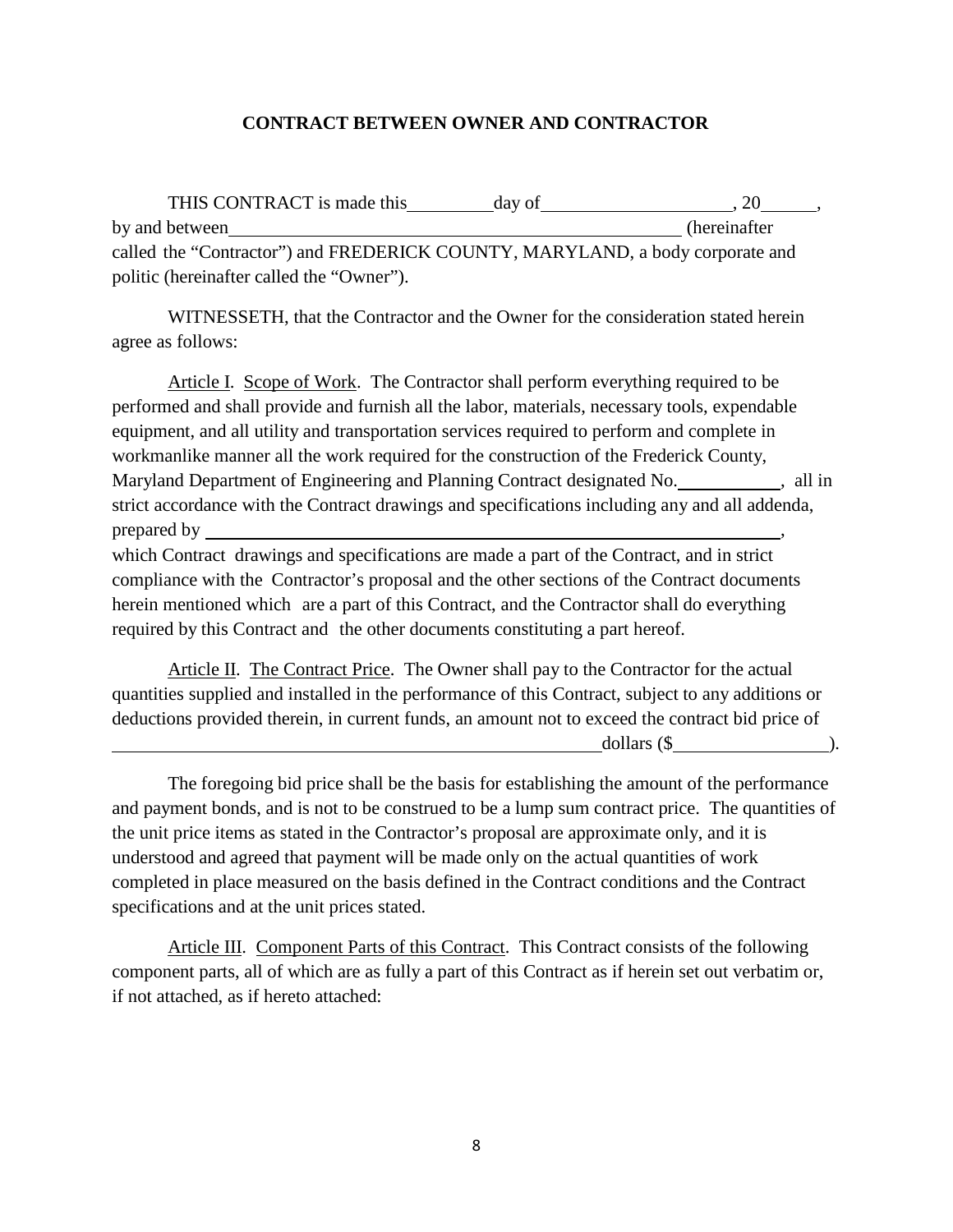1. Addendum Nos. <u>, , , , , , , , and</u> , , and ...

- 2. Special Conditions of the Contract.
- 3. General Conditions of the Contract.
- 4. Contract Drawings.
- 5. General Specifications.
- 6. Project Specifications.
- 7. Instructions to Bidders.
- 8. Advertisement for Bid.
- 9. Contractor's Proposal.
- 10. This Instrument.
- 11. Contractor's Performance and Payment Bonds and Insurance Policies.
- 12. Attachment "A".

This Contract is intended to conform in all respects to applicable statutes of the State or County in which the work is to be constructed, and if any part or provision of this Contract conflicts therewith, said statute shall govern.

Article IV. Starting and Completion. The Contractor agrees to commence work under this Contract on a date to be specified in a written order from the Owner, and to fully complete all work included in the Contract to the point of Substantial Completion by the Owner within consecutive calendar days including said date, and the liquidated damage provisions of this Contract,  $\frac{1}{2}$  per day, apply to this time period.

|     | Contractor                          |
|-----|-------------------------------------|
| By: |                                     |
|     | President                           |
|     | FREDERICK COUNTY, MARYLAND<br>Owner |
| By: |                                     |
|     | <b>Chief Administrative Officer</b> |
|     |                                     |

Approved as to form and legal sufficiency:

Frederick County Attorney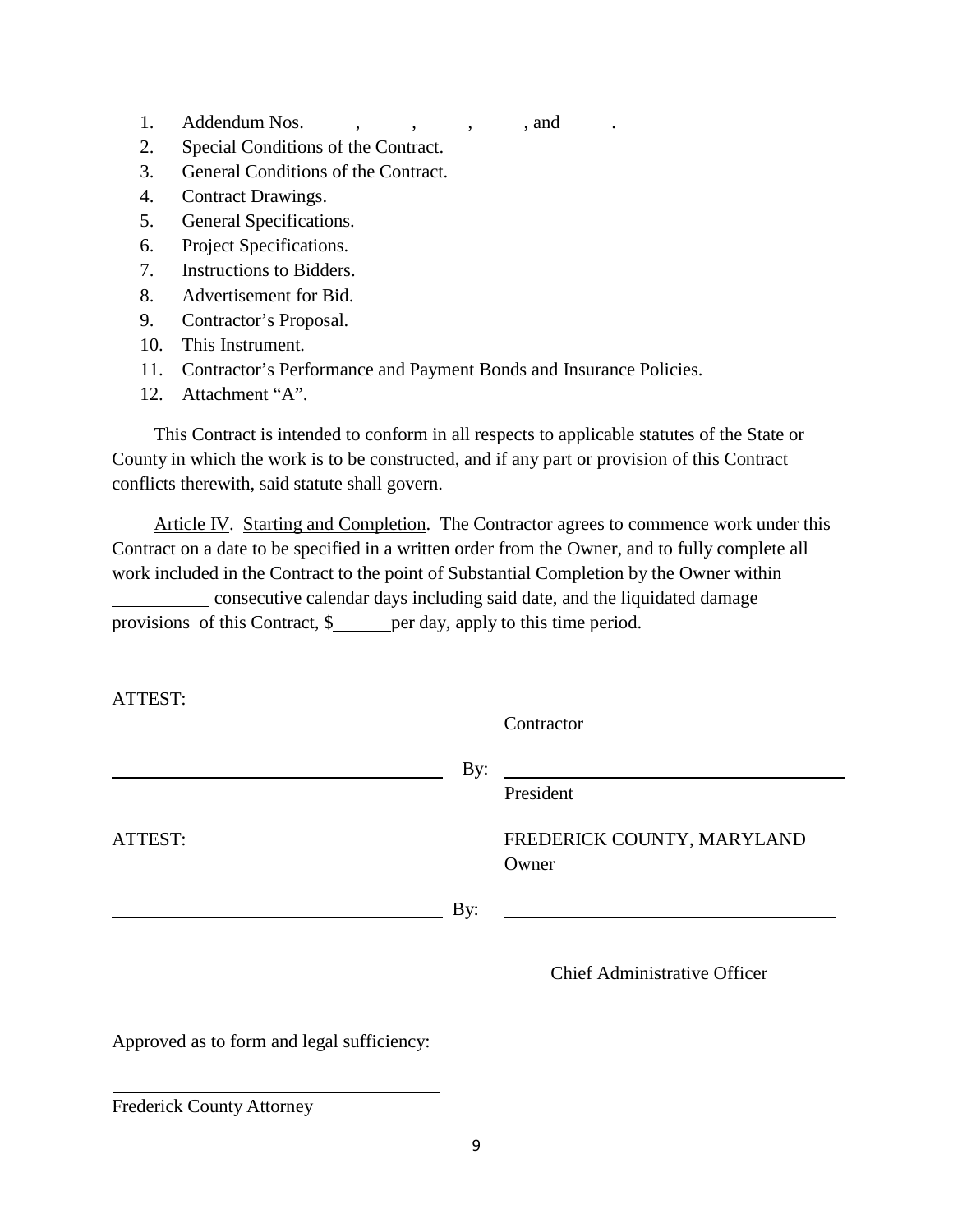# **LABOR AND MATERIAL PAYMENT BOND**

| Bond No.                                                                                          |
|---------------------------------------------------------------------------------------------------|
| KNOW ALL MEN BY THESE PRESENTS, THAT WE,                                                          |
| as Principal, and as Principal, and                                                               |
| as Surety, are held and firmly bound unto Frederick County, Maryland, a body corporate and        |
|                                                                                                   |
| $Dollars (\S$                                                                                     |
| lawful money of the United States of America, to be paid to said County or its attorney, to       |
| which payment well and truly to be made and done, we bind ourselves, our heirs, executors,        |
| administrators, successors, and assigns, jointly and severally, firmly by these presents.         |
|                                                                                                   |
| (hereinafter called the "Contractor"), has entered or is about to enter into a contract with said |
| County bearing even date herewith, among other things for the furnishing of all labor and         |
| materials necessary for the construction of <b>Exeting Construction</b> of                        |
| (Contract Number and Name) (hereinafter called                                                    |
| the "Contract") in Frederick County, Maryland, and which Contract and all documents forming a     |
| part thereof shall be deemed a part hereof as fully as if set out herein, and                     |

WHEREAS, it was one of the conditions of the award of said Contract and pursuant to which said Contract was entered into, that these presents should be executed.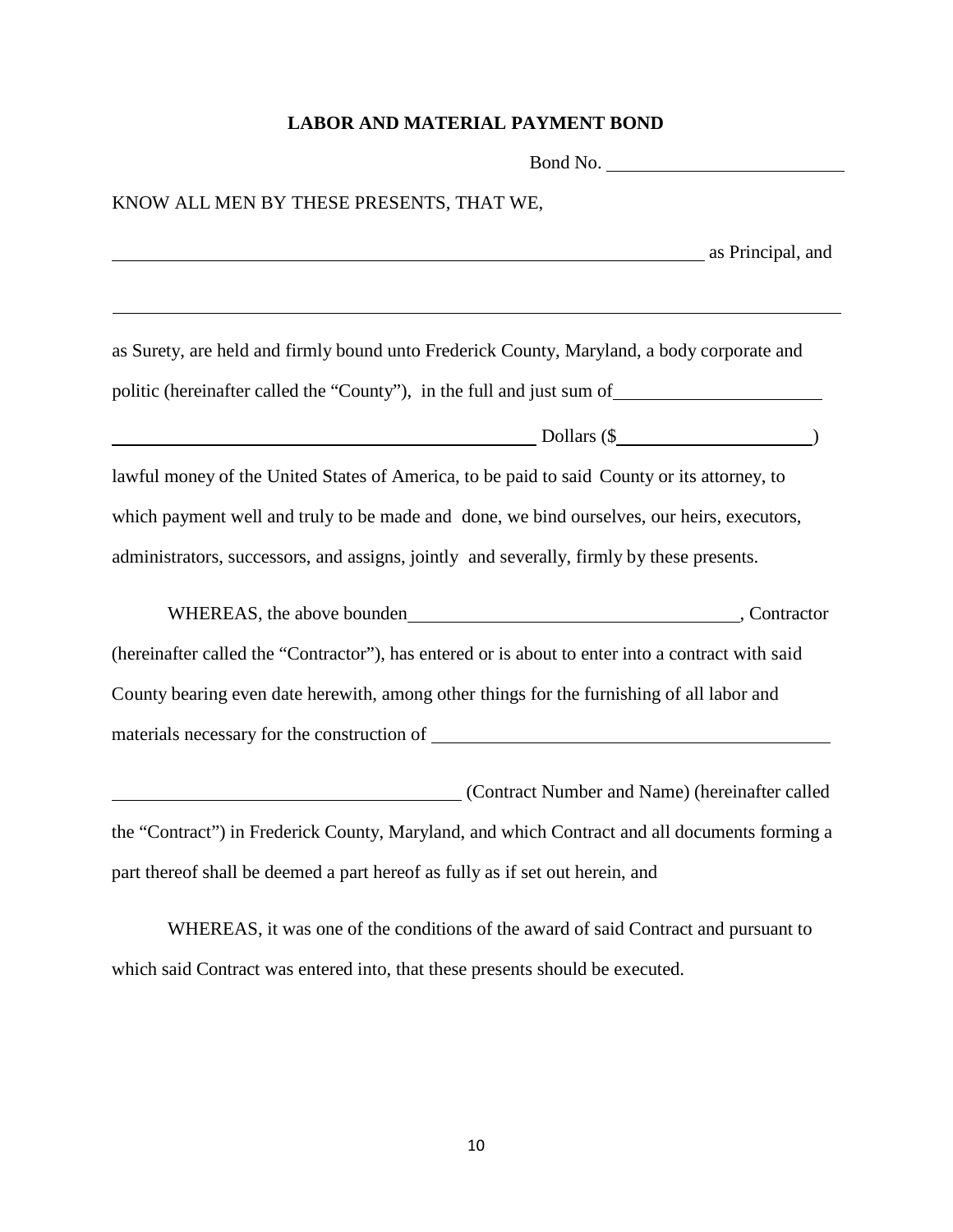#### NOW, THEREFORE, THE CONDITIONS OF THE OBLIGATION ARE SUCH, that if

the said Principal and all subcontractors to whom any portion of the work provided for in said Contract is sublet and all assignees of said Principal and of such subcontractors shall promptly make payment for all materials furnished and/or all labor performed and services rendered in the prosecution and/or construction of the work provided for in said Contract or in any amendment or extension of or addition to said Contract which may be made with or without notice to the Surety, then the above obligation shall be void, otherwise to remain in full force and effect, PROVIDED, however, that this bond is subject to the following conditions and limitations.

(a) All persons, firms, and/or corporations who have furnished materials and/or performed labor or rendered services as aforesaid shall have a direct right action against the Principal and Surety on this bond, which right of action shall be asserted in proceedings instituted in any court of appropriate jurisdiction. Insofar as permitted by laws of the forum, such right action shall be asserted in a proceeding instituted in the name of Frederick County, Maryland to the use and benefit of the person instituting such action and all other persons having claims hereunder, and any person having claim hereunder shall have the right to be made a party to such proceedings (but not later than six months after the complete performance of said Contract and final settlement thereof) and to have such claim adjudicated in such action and judgment rendered thereon.

(b) The Surety shall not be liable hereunder for any damages or compensation recoverable under any workmen's compensation or employer's liability statute.

11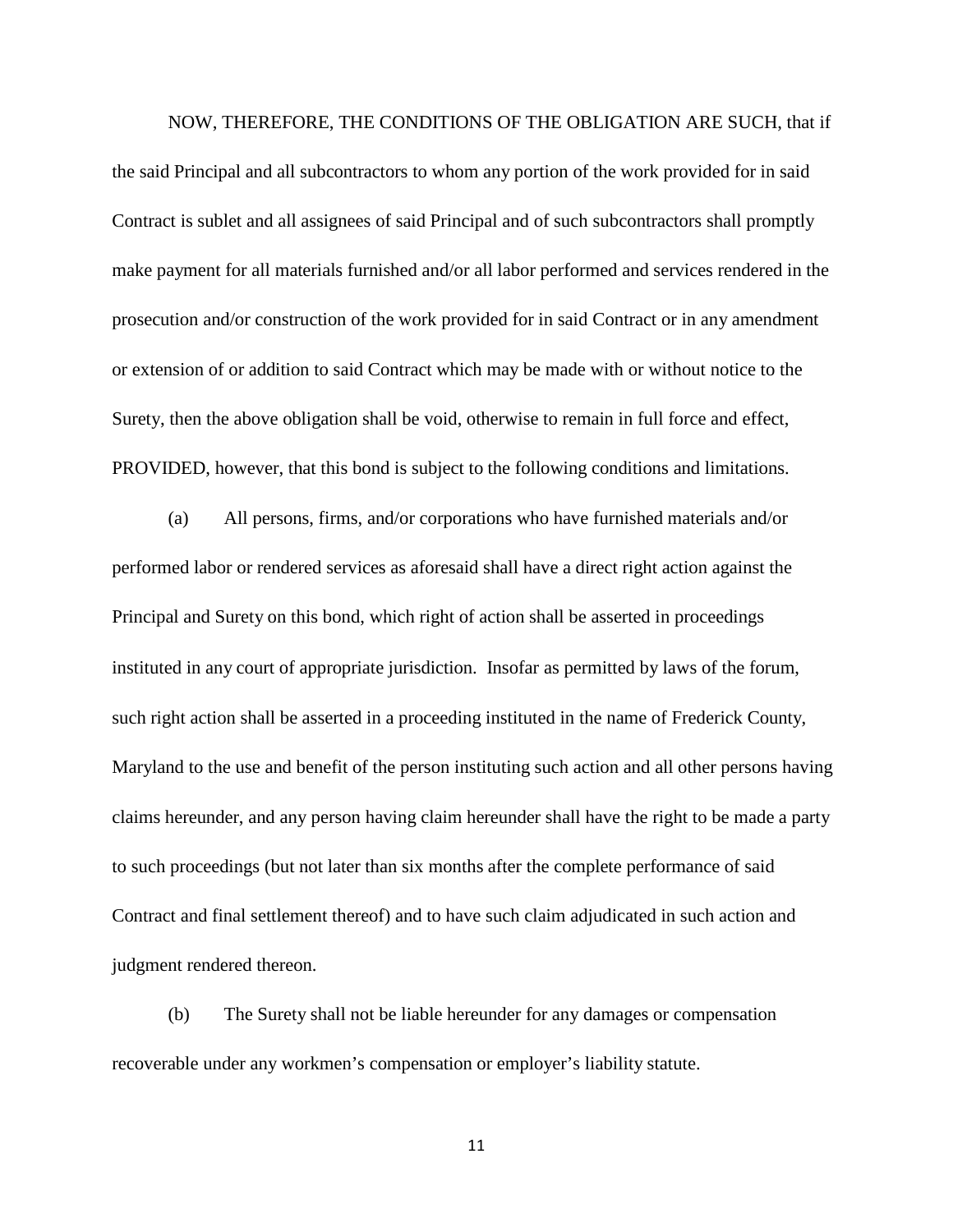(c) In no event shall the Surety be liable for a greater sum than the penalty of this bond, or subject to any suit, action, or proceeding thereon that is instituted later than six months after the complete performance of said Contract and final settlement thereof.

| IN WITNESS WHEREOF, THE SAID University of the SAID                                                 |     |                |                                                                                                                                                                                                                                      |        |
|-----------------------------------------------------------------------------------------------------|-----|----------------|--------------------------------------------------------------------------------------------------------------------------------------------------------------------------------------------------------------------------------------|--------|
|                                                                                                     |     |                | (Contractor)                                                                                                                                                                                                                         |        |
| has caused this bond to be signed in its name, by its President and its corporate seal to be hereon |     |                |                                                                                                                                                                                                                                      |        |
|                                                                                                     |     |                |                                                                                                                                                                                                                                      |        |
| affixed, duly attested by its Secretary and the said ____________________________                   |     |                |                                                                                                                                                                                                                                      |        |
|                                                                                                     |     |                | (Surety)                                                                                                                                                                                                                             |        |
|                                                                                                     |     |                |                                                                                                                                                                                                                                      |        |
| seal to be hereon affixed, duly attested by its ______________this _______ day of                   |     |                |                                                                                                                                                                                                                                      |        |
|                                                                                                     |     |                |                                                                                                                                                                                                                                      |        |
| $\frac{1}{\sqrt{1-\frac{1}{2}}}\sin \theta$ the year $\frac{1}{\sqrt{1-\frac{1}{2}}}\sin \theta$ .  |     |                |                                                                                                                                                                                                                                      |        |
|                                                                                                     |     |                |                                                                                                                                                                                                                                      |        |
| <b>WITNESS:</b>                                                                                     |     |                |                                                                                                                                                                                                                                      |        |
|                                                                                                     |     |                |                                                                                                                                                                                                                                      | (SEAL) |
|                                                                                                     |     | (Contractor)   |                                                                                                                                                                                                                                      |        |
| BY:                                                                                                 |     |                |                                                                                                                                                                                                                                      | (SEAL) |
|                                                                                                     |     | (President)    |                                                                                                                                                                                                                                      |        |
|                                                                                                     |     |                |                                                                                                                                                                                                                                      | (SEAL) |
|                                                                                                     |     | (Secretary)    |                                                                                                                                                                                                                                      |        |
|                                                                                                     |     |                |                                                                                                                                                                                                                                      |        |
| WITNESS:                                                                                            |     |                |                                                                                                                                                                                                                                      | (SEAL) |
|                                                                                                     |     | (Surety)       | <u> 1990 - Johann John Stein, markin sanadi sa mga kasang mga mga kasang mga kasang mga kasang mga kasang mga kasang mga kasang mga kasang mga kasang mga kasang mga kasang mga kasang mga kasang mga kasang mga kasang mga kasa</u> |        |
|                                                                                                     |     |                |                                                                                                                                                                                                                                      |        |
|                                                                                                     | BY: |                |                                                                                                                                                                                                                                      | (SEAL) |
|                                                                                                     |     | (President)    |                                                                                                                                                                                                                                      |        |
|                                                                                                     |     | ATTEST: (SEAL) |                                                                                                                                                                                                                                      |        |
|                                                                                                     |     | (Secretary)    |                                                                                                                                                                                                                                      |        |
|                                                                                                     |     |                |                                                                                                                                                                                                                                      |        |

Approved as to form and legal sufficiency:

Frederick County Attorney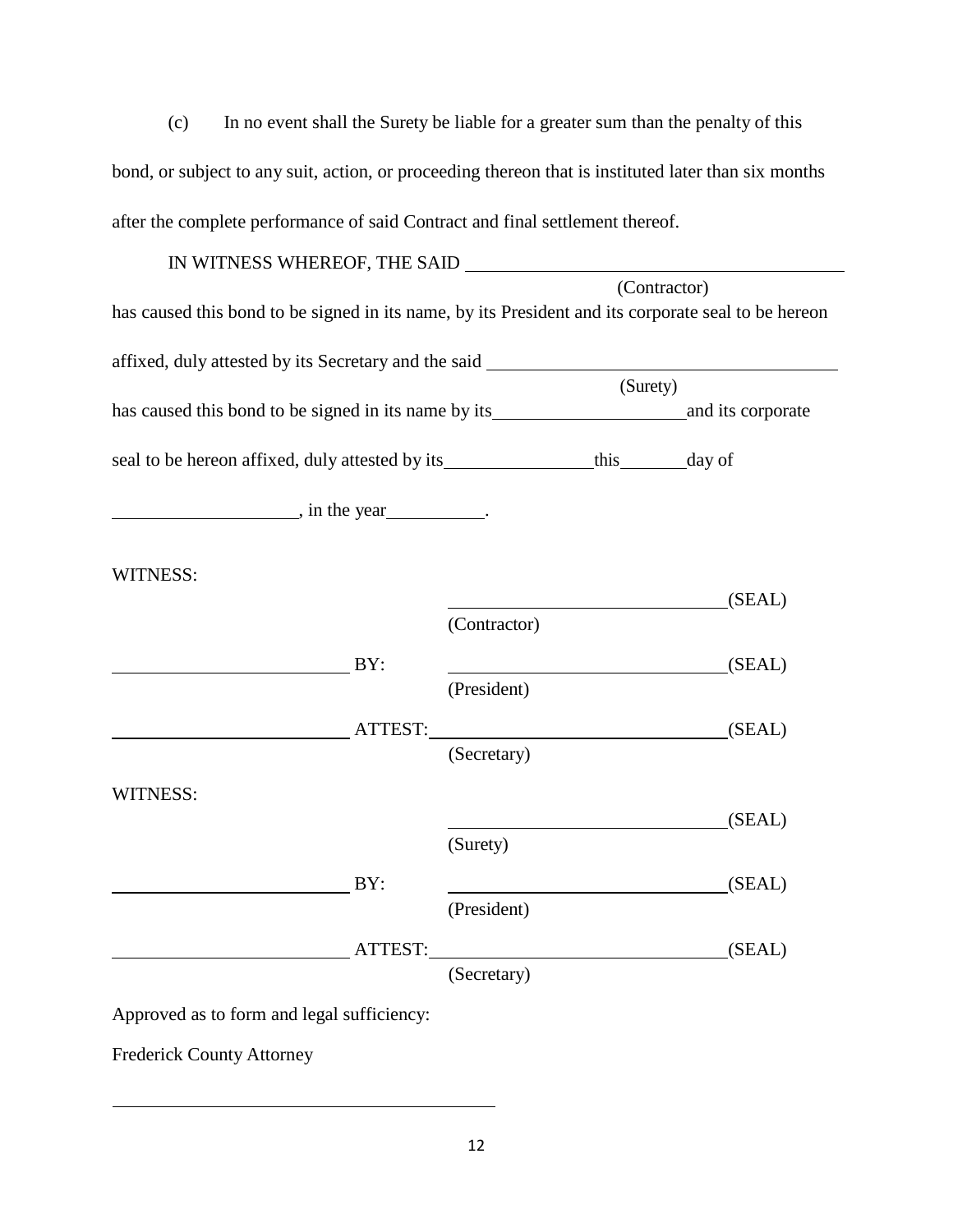#### **PERFORMANCE BOND**

Bond No. NOW ALL MEN BY THESE PRESENTS, THAT WE, as Principal, and as Surety, are held and firmly bound unto Frederick County, Maryland, a body corporate and politic (hereinafter called the "County"), in the full and just sum of Dollars (\$ ) lawful money of the United States of America, to be paid to said County or to its attorney, to which payment well and truly to be made and done, we bind ourselves, our heirs, executors, administrators, successors, and assigns, jointly and severally, firmly by these presents.

WHEREAS, the above bounden , Contractor (hereinafter called the "Contractor"), has entered or is about to enter into a contract with said County bearing even date herewith, among other things for the furnishing of all labor and materials necessary for the construction of

(Contract Name and Number) (hereinafter called the " Contract") in Frederick County, Maryland and which Contract and all documents forming a part thereof shall be deemed a part hereof as fully as if set out herein, and

WHEREAS, it was one of the conditions of the award of said Contract and pursuant to which said Contract was entered into, that these presents should be executed.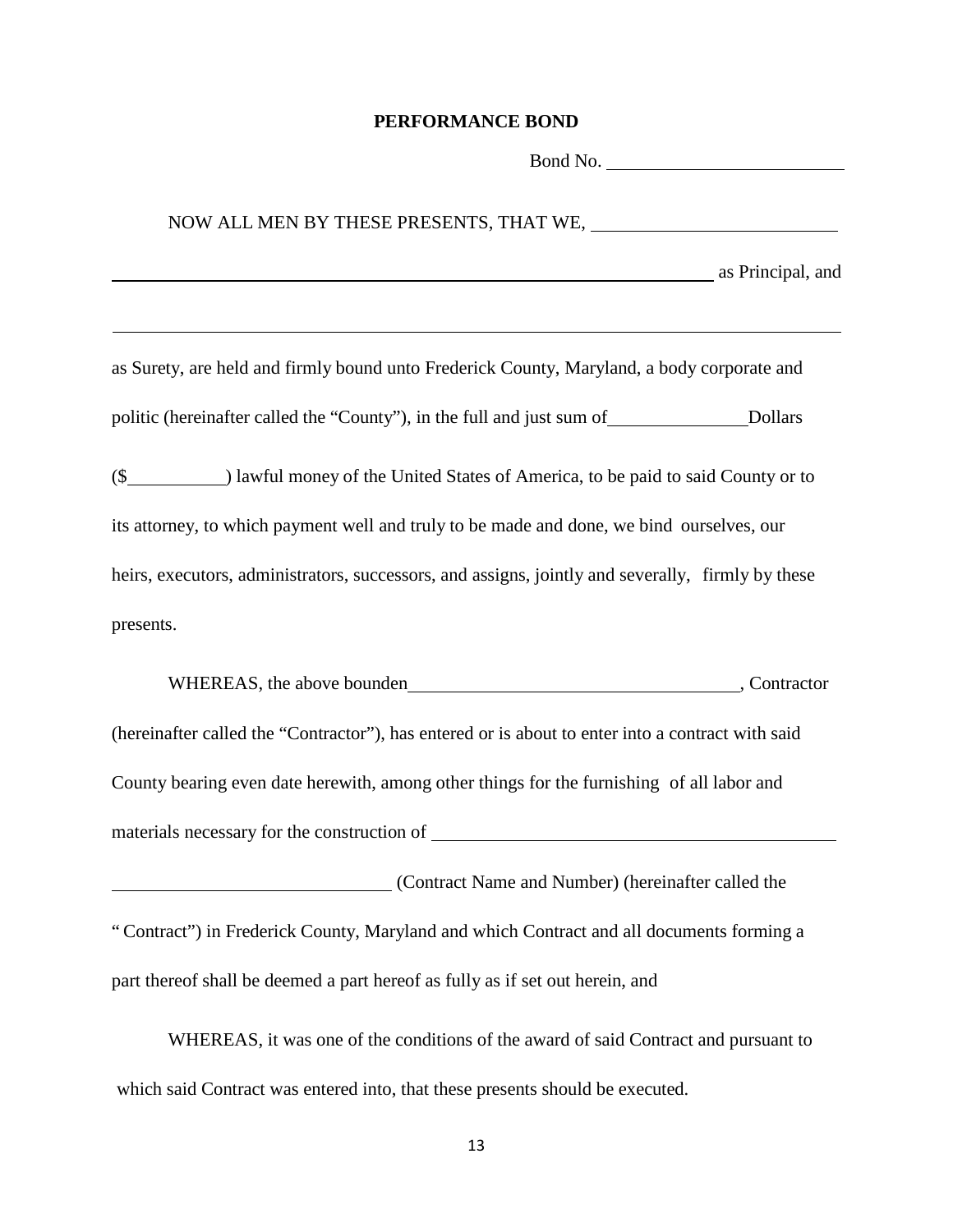#### NOW, THEREFORE, THE CONDITIONS OF THE OBLIGATION ARE SUCH, that

said Contractor shall well and truly perform, fulfill, and comply in all respects with all the undertakings, covenants, terms, conditions, and agreements of said Contract, and all obligations thereunder, including the proposal, specifications, and/or drawings, etc., there referred to, and made a part thereof, during the original term of said Contract, and any extension thereof, that may be granted from time to time, by Frederick County, Maryland with or without notice to the Surety, and during the term or terms of any guarantee required under the proposal, specifications, and/or drawings, etc. and shall also well and truly perform fulfill, and comply in all respects with all the undertakings, covenants, terms, conditions, and agreements of any and all duly authorized modifications of said Contract that may be made hereafter, with or without notice to the Surety, and shall indemnify and save harmless Frederick County, Maryland, its agents and employees against and from all costs, expenses, damages, injury, or loss to which Frederick County, Maryland, its agents and employees may be subjected by reason of any wrongdoing, misconduct, want of care or skill, negligence or default upon the part of the said Contractor, its agents or employees, or in any other manner arising, directly or indirectly from any and all causes whatsoever, in or about the execution of performance of the Contract, including said proposal, specifications, and drawings, etc. during the original term of said Contract and/or any authorized extension or modification thereof and/or during the term or terms of any guarantee arising under the terms and conditions of the proposal, specifications, and/or drawings, etc., and shall save and keep harmless Frederick County, Maryland, its agents and employees against and for all losses to it from any cause whatsoever, including actual or alleged patent infringements in furnishing, delivering, and

14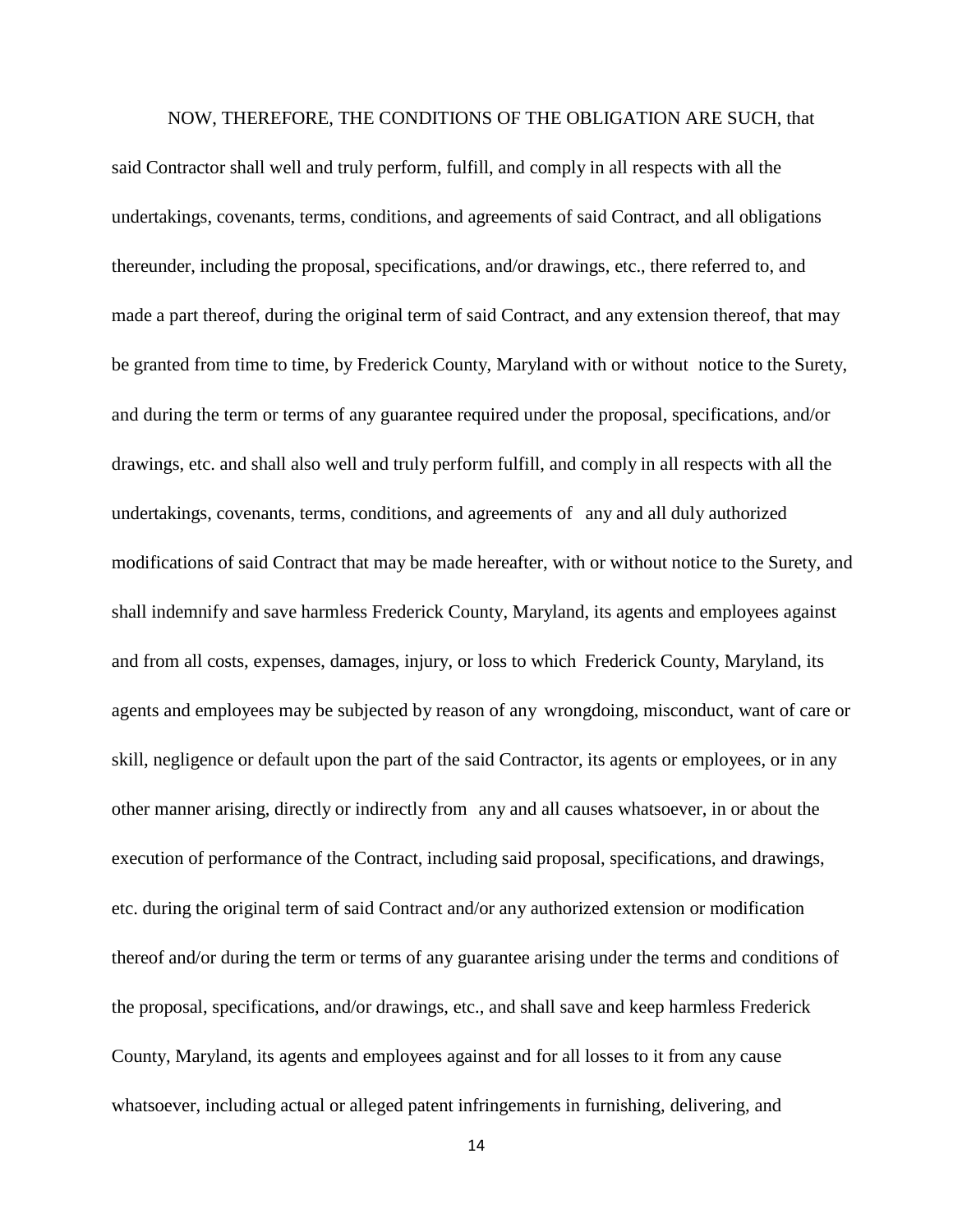constructing complete the said Contract, then this obligation to be void, otherwise to be and remain in full force and virtue in law.

| IN WITNESS WHEREOF, THE SAID                                                                        |     |              |          |              |
|-----------------------------------------------------------------------------------------------------|-----|--------------|----------|--------------|
|                                                                                                     |     |              |          | (Contractor) |
| has caused this bond to be signed in its name, by its President and its corporate seal to be hereon |     |              |          |              |
|                                                                                                     |     |              |          |              |
|                                                                                                     |     |              |          |              |
|                                                                                                     |     |              | (Surety) |              |
|                                                                                                     |     |              |          |              |
| seal to be hereon affixed, duly attested by its ______________this ________ day of                  |     |              |          |              |
| $\frac{1}{2}$ , in the year<br>$\frac{1}{2}$ .                                                      |     |              |          |              |
|                                                                                                     |     |              |          |              |
| <b>WITNESS:</b>                                                                                     |     |              |          |              |
|                                                                                                     |     |              |          | (SEAL)       |
|                                                                                                     |     | (Contractor) |          |              |
| BY:                                                                                                 |     |              |          | (SEAL)       |
|                                                                                                     |     | (President)  |          |              |
| ATTEST: New York Changes and Security ATTEST:                                                       |     |              |          | (SEAL)       |
|                                                                                                     |     | (Secretary)  |          |              |
| <b>WITNESS:</b>                                                                                     |     |              |          |              |
|                                                                                                     |     |              |          | (SEAL)       |
|                                                                                                     |     | (Surety)     |          |              |
|                                                                                                     | BY: |              |          | (SEAL)       |
|                                                                                                     |     | (President)  |          |              |
|                                                                                                     |     | ATTEST:      |          | (SEAL)       |
|                                                                                                     |     | (Secretary)  |          |              |

Approved as to form and legal sufficiency:

Frederick County Attorney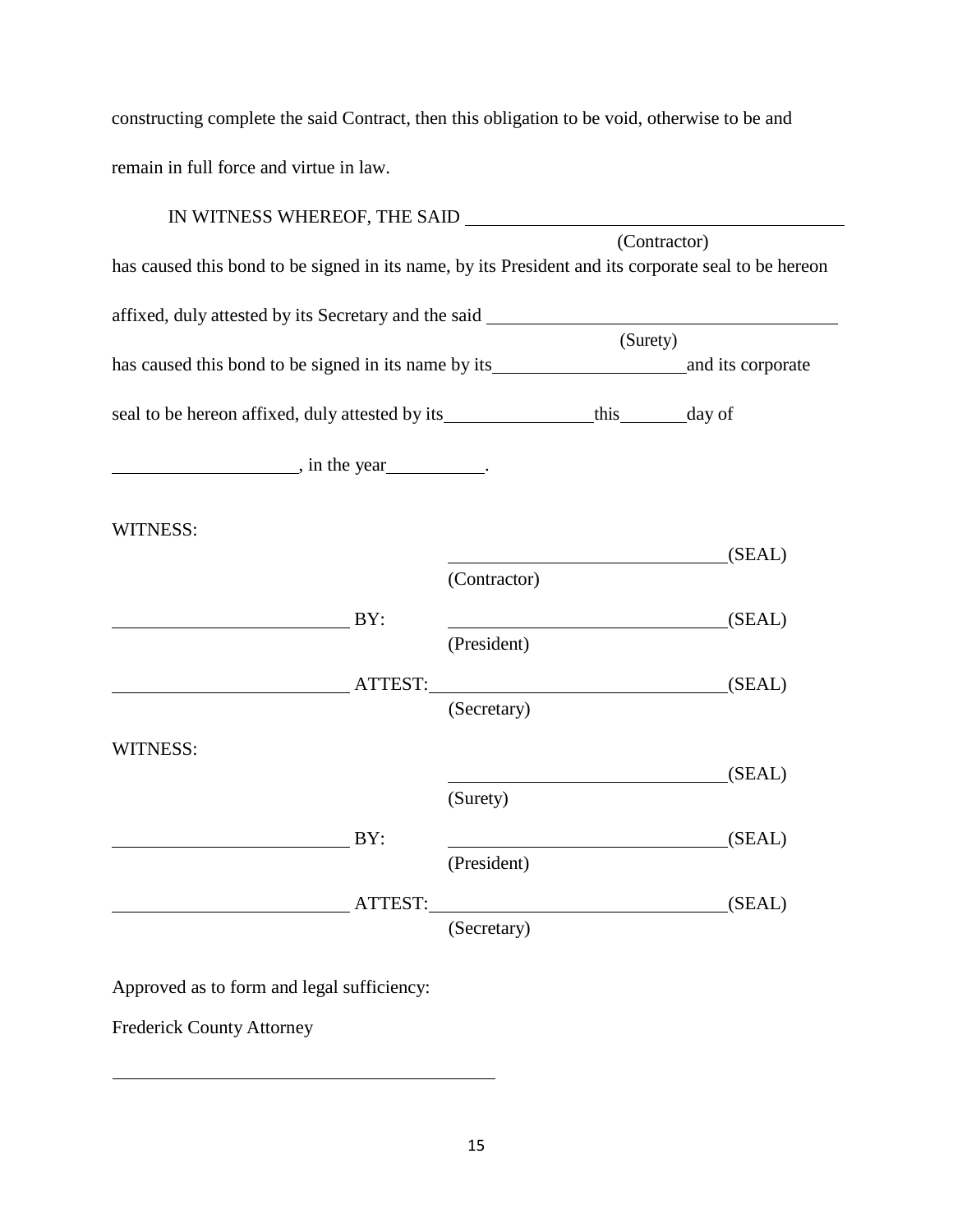## **AFFIDAVIT OF QUALIFICATION TO BID**

I hereby affirm that:

| 1. I am the | and the duly authorized representative of the firm |
|-------------|----------------------------------------------------|
| (Title)     |                                                    |
|             | whose address is                                   |

(Name of Corporation)

and that I possess the legal authority to make this affidavit on behalf of myself and the firm for which I am acting.

- 2. Except as described in Paragraph 3 below, neither I nor the above firm, nor to the best of my knowledge, any of its officers, directors, or partners, or any of its employees directly involved in obtaining contracts with the State, any unit of the State, or any local government entity in the State (including a county, bi-county, or multi-county government entity) have been convicted of, or have pleaded nolo contendere to a charge of, or have during the course of an official investigation or other proceeding admitted, in writing or under oath, acts or omissions which constitute bribery, attempted bribery, or under the laws of any State or the Federal Government. (Conduct prior to July 1, 1977 is not required to be reported.)
- 3. (State "None" or, as appropriate) list any conviction, plea, or admission described in Paragraph 2 above, with the date, court, official or administrative body, the individuals involved and their position with the firm, and the sentence of disposition, if any.

.

I acknowledge that this affidavit is to be furnished to Frederick County, Maryland, and where appropriate, to the Board of Public Works and the Attorney General under Maryland State Finance and Procurement Code Annotated, Section 16-202.

I acknowledge that, if the representations set forth in this affidavit are not true and correct, Frederick County, Maryland may terminate any Contract awarded and take any other appropriate action. I further acknowledge that I am executing this affidavit in compliance with Maryland State Finance and Procurement Code Annotated, Section 16-203, which provides that certain persons who have been convicted of or have admitted to bribery, attempted bribery, or conspiracy to bribe may be disqualified, either by operation of law or after a hearing, from entering into Contracts with the State or any of its agencies or subdivisions. I do solemnly declare and affirm under the penalties of perjury and upon personal knowledge that the contents of this affidavit are true and correct.

Date: Signature: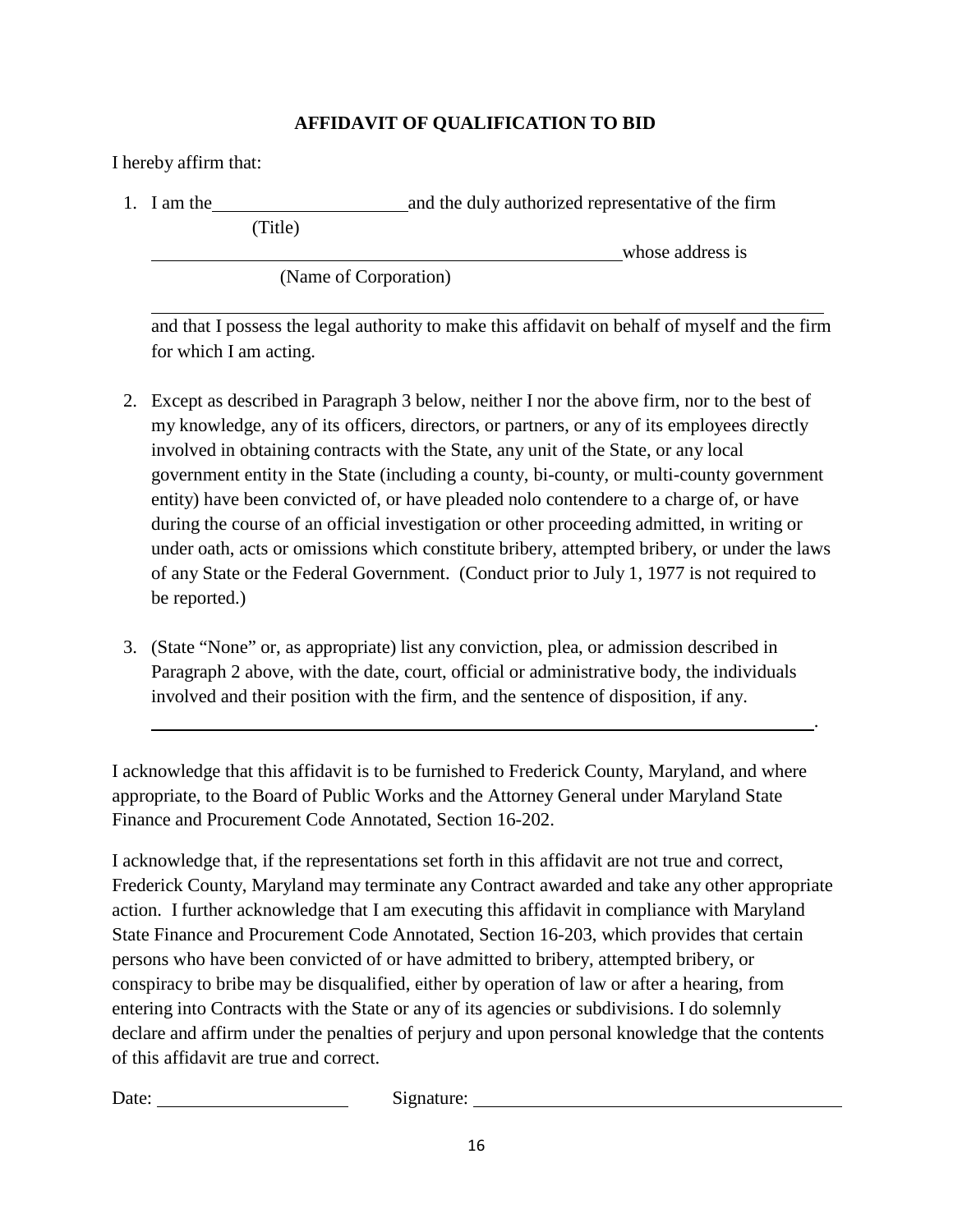# **ATTACHMENT "A" SUPPLEMENTARY CONDITIONS CONTRACT NO.**

#### ARTICLE 24: CONTRACT SECURITY

In Paragraph 24.1, add the following sentence: "Such bonds shall remain in full force throughout the contract term, to include but not be limited to, the guarantee period in accordance with Article 30.1, and any extensions thereof, that may be granted from time to time by the owner, with or without notice to Surety."

### ARTICLE 30: GUARANTEE

In Paragraph 30.1, delete the last sentence, "In the event…under this guarantee." Replace with the following: "In the event that the Contractor should fail to make such repairs, adjustments, or other work that may be made necessary by defects, the County may have the work accomplished by the surety company(ies) by invoking the provisions of the various bonds, or, at the discretion of the engineer, have the work accomplished and the contract amount retained used to pay for these repairs of the work or materials under guarantee."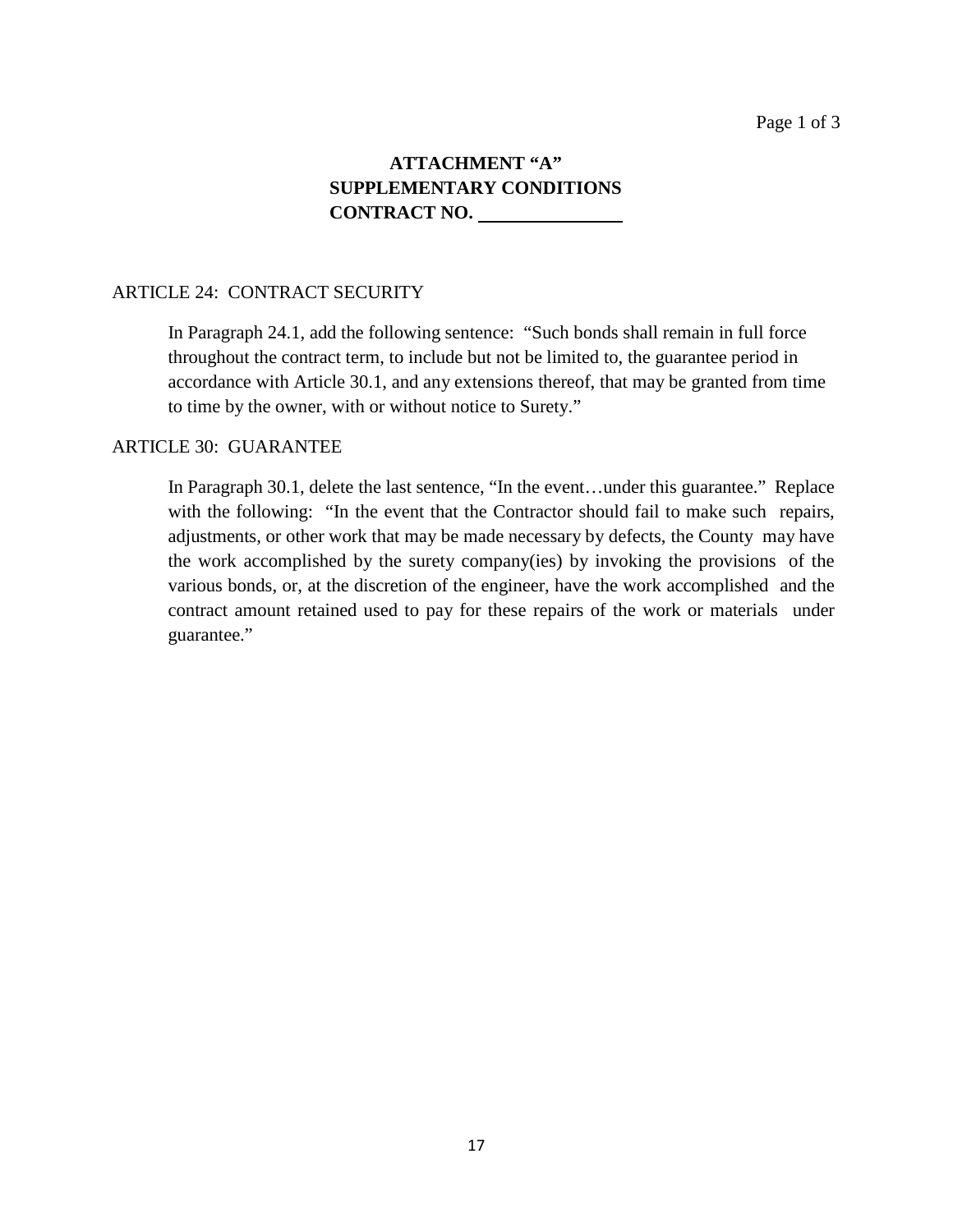### **ATTACHMENT A**

1. Modifications to "General Conditions and Standard Specifications for Water Mains, Sanitary Sewers and Related Structures" for Frederick County, MD, specifically, the Project Office Requirements (Effective 7/14/97).

Requirements of Standard Specifications Section 1800, Temporary Facilities and Environmental Protection are hereby modified:

a. In Section C.5, insert a new paragraph after the existing second paragraph:

On projects funded by a developer, by means of a Public Works Agreement and with a contract duration of less than 90 days, an office is not required. This provision applies only to those developer projects not procured utilizing the Frederick County Procurement and Contracting Department's procurement procedures. The following are requirements for projects with a contract duration of less than 90 days.

1. The contractor will provide and maintain temporary toilets for the Inspector's use as also required in section C.3 of the specification.

2. Sanitary cooled drinking water is to be provided for the Inspector.

3. The funding developer or their representative must provide concurrence to the Construction Manager waiving the office requirement.

b. In Section C.5.a, in the first sentence after "made ready for use...", add prior to issuance of Notice to Proceed and …

2. Modifications to "Standard Details for Water Mains, Sanitary Sewers and Related Structures," Details No. 2 and No. 3

Change stone granular bedding material from  $\frac{1}{2}$  -  $\frac{3}{4}$ " size stone to Maryland State Highway Administration No. 57 stone. All other requirements of Details No. 2 and No. 3 remain.